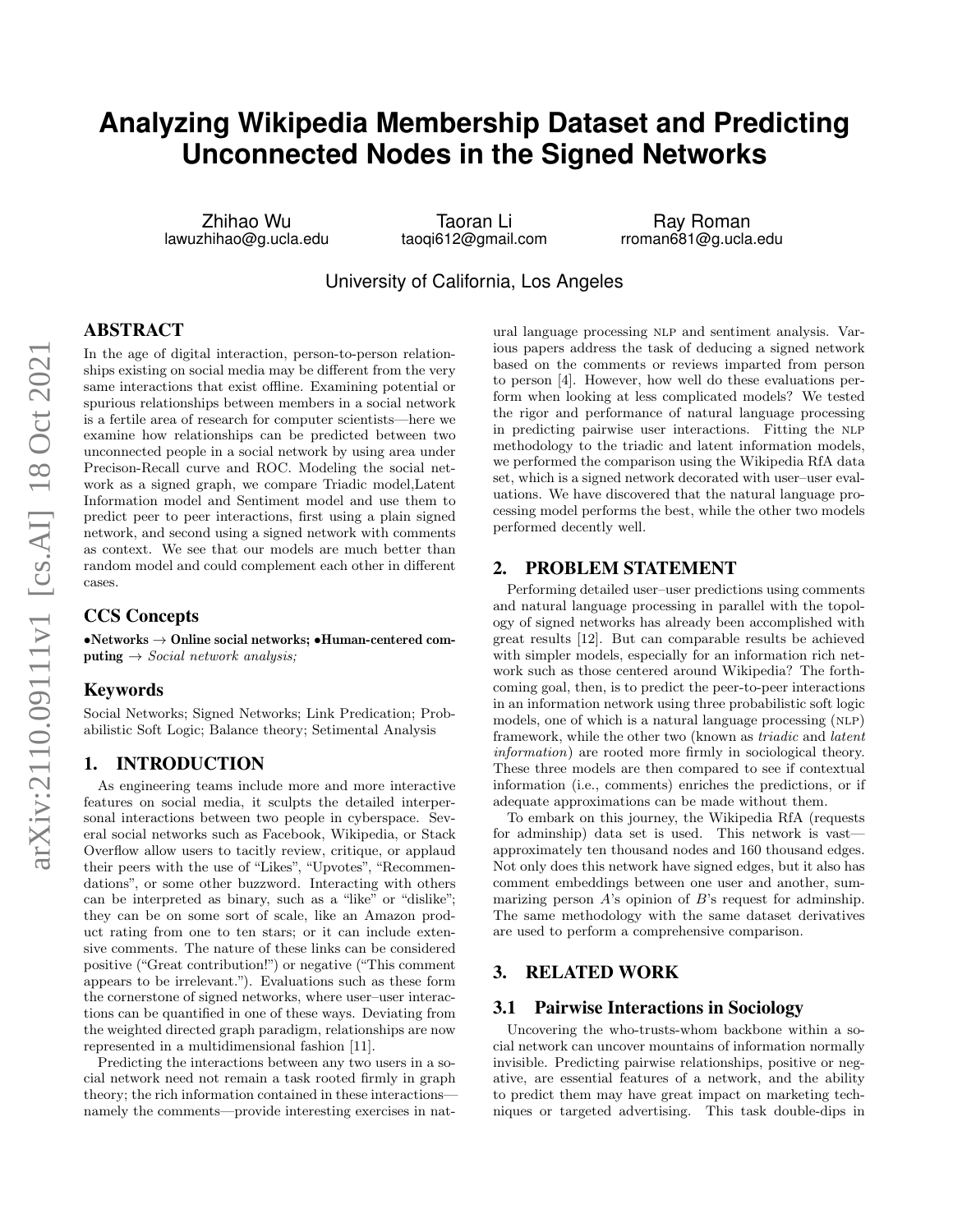both computer science research as well as sociological theory. As a primer, one may consider the latter. Ultimately, these theories take care to formulate a triangular relationship between members in a social network, yet using them as ground truths may prove to be quite inflexible, especially when considering other opinion-based features in parallel. Thankfully, there are many flavors of person-to-person relationship predicting that relaxes these rigid constraints and provides a usable approximation. Unfortunately, performing these computations may be rather non-trivial.

# 3.2 Modeling Interactions with Probabilistic Soft Logic

One method for approximating trust between person A and person B yields data not in a binary fashion, but rather on a spectrum from zero to one. Researchers have tackled these interesting network problems by using probabilistic soft logic (PSL) aimed at modeling the trust within a social network [7]. Probabilistic soft logic scaffolds hard-truths with an assigned weight such as follows:

$$
TRUSTS(A, B) \wedge TRUSTS(B, C) \stackrel{0.75}{\Rightarrow} TRUSTS(A, C),
$$

where these key weights soften the hard logic prevalent in sociological theory. With probabilistic soft logic, one can determine how "truthy" something may be by its distance to satisfaction, or plainly put, how close the program's prediction is from the actual truth [7]. If one were to consider a set of ground truths  $q \in G$ , each truth  $t_q$  with a weight  $w_q$ , then the probability distribution over this prediction is

$$
Pr(x; w) = \exp\left(-\sum_{g \in G} w_g(1 - t_g(x))\right).
$$

For this kind of problem, reaching the global optimum is a challenge that may not be solved in reasonable time, especially for extremely large networks. Therefore, a cogent solution must satisfy some sort of constraint. Some approaches have implemented a logistic regression methodology to measure the "goodness" of machine learning predictions compared to using sociological heuristics, while others have recast the objective function in a form more pointed towards satisfying those same sociological constraints [9, 12].

# 3.3 Triadic Model: Analyzing and Predicting Edges

One obvious way to predict the edges between two peers is by a "fill in the blank" sort of approach, by yielding a prediction that purely satisfies sociological theories. Two of which are popular choices for the triadic model. Familiar maxims like "the friend of my friend is also my friend" and "the enemy of my enemy is my friend" take the main stage of balance theory. For better or for worse, these truisms are framed in the context of trustworthiness between peers. In other words, completing a triadic closure with this theory mandates that if Amy trusts Brad, and Brad trusts Candice, then Amy must also trust Candice.

Status theory ensures positive links are directed from subordinate to superior, and vice versa [10, 3]. This theory maintains that if Amy is in charge of Brad (a negative link), and Brad is in charge of Candice, then Amy has a negative link towards Candice. However, the status theory cannot make a prediction when considering two members of equal social status. If Brad is in charge of Amy and Candice, then what is the relationship between the two subordinates? Clearly this approach has limitations when attempting to satisfy these aphorisms, and this is precisely where probabilistic soft logic can shine. Previous work tries to evaluate the accuracy of these two social theories in static and evolving social networks [10]. In brief, these theories can correctly characterize, for example, mutual friendship triads, but may underrepresent triads in balance theory. For dynamic graphs, however, balance theory may not hold as strongly, and consequently status theory may be the key to scoring accurate predictions.

## 3.4 Uncovering Discreet Assumptions in Social Networks

Oftentimes, there is a nuance in the very fingerprint of social networks that may not normally be available at a cursory glance. These subtleties may be considered *latent in*formation: they are subtle, but unknown, parameters of the system that provide deeper, more structured clues about the network at hand. Discovery, then, rests on the nodes themselves rather than the edges. For instance, one user may have a latent characterization as "strongly trusting of others", while another user may be considered "moderately trustworthy"—all while these tokens of information must be learned. However, learning these latent variables, just like learning the trust between two people, is a nontrivial task as well, since this hidden information must be learned and updated several times over the entire network.

Researchers have tried to streamline the process of learning latent variables by using what are known as hinge-loss Markov random fields, thus allowing the network to be more scalable. Hinge-loss Markov random fields are probabilistic models where the set of features is denoted by hinge-loss functions [6] Using a hinge-loss Markov random field framework, however, and these attributes become quite apparent, and significant performance boosts can be obtained when using the paired-dual learning algorithm for learning these hidden attributes [6].

# 3.5 Exploiting Natural Language Processing

One may draw comparisons between the relaxed Boolean logic previously mentioned and another flavor of link prediction: sentiment analysis. In natural language processing (NLP), strides have been made to project emotions and persuasions from textspace to a more program-friendly format. The realm of sentiment analysis is a great viewpoint for modeling interpersonal relationships; researchers have even contextualized NLP with the same sociological theories introduced above [12]. By leveraging this framework, accomplishing the goal of guessing person-to-person relationships focuses less on discovering, for example, the identity of the social network users in question, but rather on its predictive capabilities.

But the role of NLP in solving these problems does not start where sociological theories end; care must be taken to ensure that the previously mentioned enshrining principles are followed [12]. However, as we have seen before, these predictions may conflict with the sociological theories previously outlined; this problem was solved by predicting edge weights not as binary, but on a spectrum [12]. In other words, the inferred sign is actually  $x_e \in [0, 1]$ —the same flavor of probabilistic soft logic introduced above—and thus the problem is cast as a hinge-loss Markov random field,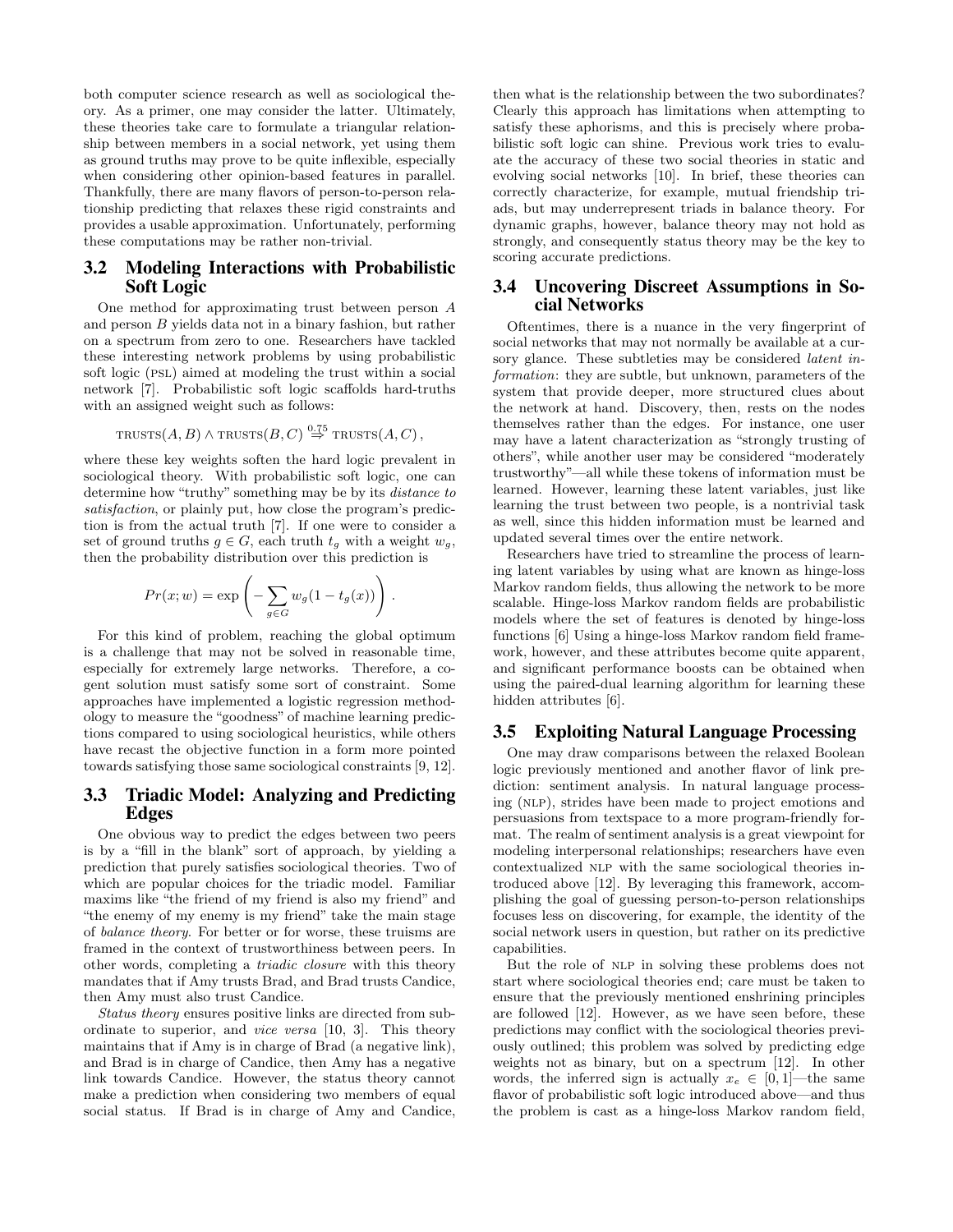which makes it a good approximation for an NP-hard problem. While much related work is fixated on determining trust rather than friendship links, this model can be extended for a signed network by mapping the transformation as  $x_e = 1$  indicating a positive interaction and  $x_e = 0$  indicating a negative interaction [7, 8, 12]. Furthermore, this sign prediction problem has been tackled in myriad forms, with some users leveraging the nature of the network itself to make predictions, while others make use of the learning algorithms and hefty dataset sizes [9, 5].

The methodology introduced in West et al. is a thorough one from which this experiment can derive [12]. Modeling the social network as a signed graph  $G = (V, E, x)$  with |V| vertices,  $|E|$  edges of sign  $x \in \{0,1\}$ , the following can be seen. First, the authors restrict their attention to undirected graphs. They emphasize that this restriction can be lifted, and parallel analyses can be performed on social networks where user–user interactions are implicitly directed (such as following someone on Twitter). The authors focus primarily on triangles in the graph as this topographical feature is a natural extension of the aforementioned sociological theories. A triangle is denoted as  $\{e_1, e_2, e_3\} \subseteq E$ , three edges that form a cycle, with signs  $x_t = (x_{e_1}, x_{e_2}, x_{e_3}) \in \{0, 1\}^3$ , and  $T$  is the set of all triangles in the graph.

Germane to this NLP problem, the objective function measures the so-called triangular polarity of a triadic closure and characterizes it as a good approximation (i.e., close enough to the sociological theories outlined previously) or otherwise. It takes the form

$$
x^* = x \in \{0,1\}^{|E|} \sum_{e \in E} c(x_e, p_e) + \sum_{t \in T} d(x_t), \qquad (1)
$$

where the first term describes the penalty of having each edge  $x_e$  deviate from its prediction  $p_e$ , while the second term quantifies the discordance the triangle exhibits when viewed from the perspective of status or balance theory. More specifically, the edge cost function  $c$  is as follows:

$$
c(x_e, p_e) = \lambda_1 (1 - p_e) x_e + \lambda_0 p_e (1 - x_e).
$$

The two parameters  $\lambda_1, \lambda_0$  are learned by the model using hinge-loss Markov random fields via maximum-likelihood estimation.

## 4. MODEL

In this section, we present the three models, which are PSL model - Triadic, PSL model - Latent Information and Sentiment model. We have already introduced the PSL, a very powerful system for probabilistic modeling using firstorder logic syntax. The key point of PSL is to find the correct rules to describe relational dependencies. For example, in the social trust network, if Mike strongly trusts Alice, and Alice strongly trusts Jack, then we can define a rule implying that Mike will likely trust Jack.

Later, we consider the latent information provided by the dataset. If someone obtains the most upvotes from others, it implies that this person will more likely be upvoted from his or her peers. If somebody downvotes most of his or her peers, then it could be more possible that this person is not very active or optimistic; more likely, he or she would downvote to other candidates. We also consider the context of each pairwise link: We think this textual information could provide more sufficient evidence to illustrate the relationships between users. Therefore, we provide third model: the Sentiment model.

# 4.1 PSL model - Triadic

Inspired by the social science balance theory, we encode the tendency for upvoting and downvoting in our dataset using the rules listed in Figure 1. We can see sixteen different possible rules are listed. The meaning behind these rules are very intuitive: for example, if Mike strongly upvotes Alice, and Alice strongly upvotes Jack, then it is more likely that Mike also strongly upvotes Jack. And if Mike strongly upvotes Alice, but Alice strongly downvotes Jack, we could infer that Mike will most likely downvote Jack because he and Alice may have the same preference.

| $Up(A, B) \cap Up(B, C) \Rightarrow Up(A, C)$     | $Up(B, A) \cap Up(B, C) \Rightarrow Up(A, C)$     |
|---------------------------------------------------|---------------------------------------------------|
| $Up(A, B) \cap Down(B, C) \implies Down(A, C)$    | $Up(B, A) \cap Down(B, C) \implies Down(A, C)$    |
| $Down(A, B) \cap Up(B, C) \implies Down(A, C)$    | $Down(B, A) \cap Up(B, C) \implies Down(A, C)$    |
| $Down(A, B) \cap Down(B, C) \implies Up(A, C)$    | $Down(B, A) \cap Down(B, C) \Rightarrow Up(A, C)$ |
| $Up(A, B) \cap Up(C, B) \Rightarrow Up(A, C)$     | $Up(B, A) \cap Up(C, B) \Rightarrow Up(A, C)$     |
| $Up(A, B) \cap Down(C, B) \Rightarrow Down(A, C)$ | $Up(B, A) \cap Down(C, B) \Rightarrow Down(A, C)$ |
| $Down(A, B) \cap Up(C, B) \Rightarrow Down(A, C)$ | $Down(B, A) \cap Up(C, B) \implies Down(A, C)$    |
| $Down(A, B) \cap Down(C, B) \Rightarrow Up(A, C)$ | $Down(B, A) \cap Down(C, B) \Rightarrow Up(A, C)$ |

Figure 1: Rules for PSL model - Triadic. The rules are inspired from social science balance theory.

After defining these rules, we must now assign predicted value to the unknown atoms we obtain as a set of distances from satisfaction. An example of an atom is  $UPVOTE(A,B)$ . What is the best method to assign these values to obtain the best prediction performance? One may approach this question from a different perspective, seeing that this is another flavor of the combinatorial optimization problem. Particular to this model, however, is that all the link predictions are formed together, instead of one by one.

$$
P_r(X|w) = \frac{1}{C} \exp\left(-\sum_{r \in R} w_r (d_r(X))^p\right)
$$

.

In this formula,  $P_r$  is the probability density distribution over assignment  $X$ , and  $R$  is the set of rules we have defined before.  $r$  is rule's weight—in the PSL model, each rule may differentially influence the prediction.  $d_r(X)$  is the rule's distance to satisfaction between  $X$  and true values.  $p$  is the distance exponent, which could be linear or quadratic. If it is quadratic, then the variation of prediction is more smooth. Finally, C is a constant.

Notice that in our problem, the predicted value is 0 or 1, which is lends itself to binary semantics. Here, we consider a continuous relaxation of the binary problem and find an exact nonbinary solution whose edge signs are continuous on the interval  $[0, 1]$ . So as stated previously, we can cast our problem as a hinge-loss Markov random field (HL-MRF). This is inspired by [1], where a HL-MRF was used to predict edge signs based on balance theory. An HL-MRF is an MRF with continuous variables and with potentials that can be expressed as sums of hinge loss terms of linear functions of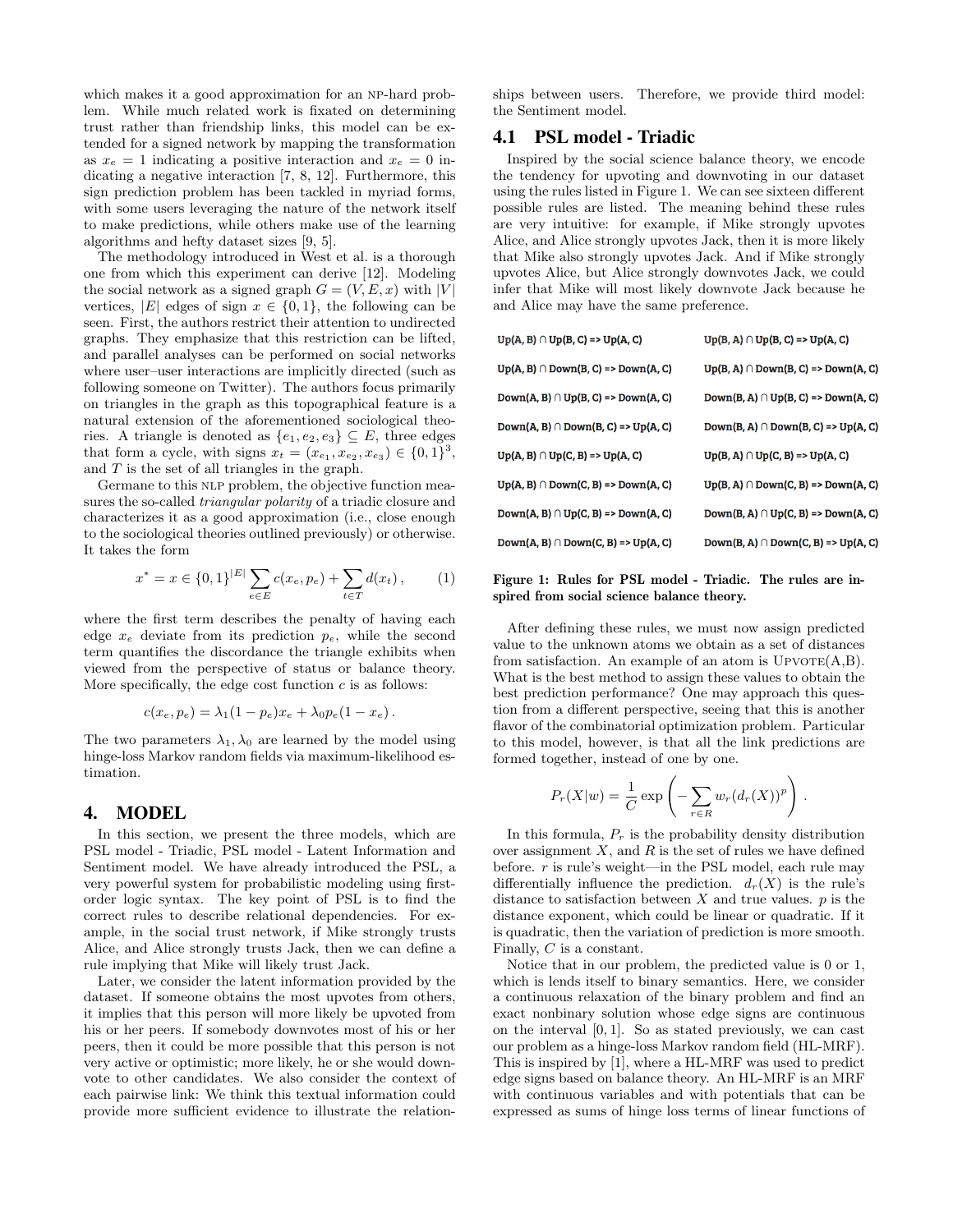variables. HL-MRFs have the advantage that their objective function is convex so that exact inference is efficient. [2]

With this perspective, we can see that this problem is a maximum a posteriori probability (MAP) estimate problem. We train this model using various learning algorithm: inference method, maximum likelihood estimation (MLE), maximum pseudo-likelihood estimation (MPLE), and mixed method (MM) to train and test the dataset according to our model.

## 4.2 PSL model - Latent Information

The another inspiration from social science is the personality. The previous work in signed networks focused mainly on links, whether that may be pairwise trust or friendship. However, most of work ignored the properties that lay within the nodes. In a trust network, for example, we can infer someone is trustworthy according to his or her profile. More specifically, we consider additional predicates ACTIVE and FAVORABLE in our dataset, modeling whether a member is active or favorable in (for this particular case) the Wikipedia network. Important to note is that these predicates are not part of the dataset, which is why this model boasts the name "latent" information. The intuition behind this elusive characterization is that a highly active person will more upvote other candidates, while a highly favorable candidate will receive more upvotes from his or her peers.

While the addition of more features could potentially make the analysis more complicated, the node property could also strengthen our prediction. On Facebook, for instance, Mike and Alice are foes, and Alice and Jack are friends. Mike and Alice have the different political leanings: Mike leans Democrat, and Alice Republican. At the same time, Jack has Republican leanings. In this situation, we can make prediction that Mike and Jack may bump heads more often in the political sphere than if they shared the same political leaning. According to balance theory this prediction may be apparent, but including this extra information provides a higher degree of confidence when making the prediction.

| $Up(A, B)$ => $Active(A)$                          | $\sim$ Active(A) => Down(A, B) |
|----------------------------------------------------|--------------------------------|
| $Down(A, B) \Rightarrow \sim Active(A)$            | $Favo(B)$ => $Up(A, B)$        |
| $Up(A, B) \Rightarrow Favo(B)$                     | $\sim$ Favo(B) => Down(A, B)   |
| $Down(A, B) \Rightarrow \neg Favo(B)$              |                                |
| $Active(A) \cap Favo(B) \implies Up(A, B)$         |                                |
| $\sim$ Active(A) $\cap \sim$ Favo(B) => Down(A, B) |                                |

 $Active(A)$  =>  $Up(A, B)$ 

#### Figure 2: Rules for PSL model - Latent Information. The rules are inspired from social science.

However, we need to rewrite the PSL Triadic model to accommodate these results. Notice that, in the previous model, we have already converted the discrete link value 0 or 1 into a continuous [0,1]. Little modification needs to be done there. On the other hand, there are several proposed methods to solve the continuous latent variable model. We take the probabilistic principal component analysis (PPCA) approach for this case.

Instead of using naive PCA and MLE-PCA, we use Expectation– Maximization for PCA. The naive PCA and MLE-PCA have heavy computational taxes for high dimensional data and large (and potentially incomplete) datasets. We rewrite the previous model formula in the PSL - triadic model.

$$
\log P_r(X, Z|w) = \sum_n [\log P_r(X_n|Z_n) + \log P_r(Z_n)]
$$

Here, Z represents the latent variables. In the E step of the E–M algorithm, we compute the expectation of complete log likelihood with respect to the posterior probability of latent variables z using current parameters, from which one can derive  $E[z_n]$  and  $E[z_n z_n^T]$  from posterior probability  $p(z|x)$ . In the M step of the E–M algorithm, we maximize with respect to parameter  $W$  and hyperparameters in the model. This is an iterative solution, at each step updating parameters given current expectations, and expectations given current parameters.

Although the properties that are examined include Ac-TIVE and FAVORABLE, the nodes need not restrict themselves to two hidden properties. In fact, the node of this signed network could have myriad other properties. Selecting the best ones, then, depend on the nature of the problem being solved, so while the political position or level of education or some other parameter may be hidden, those are not as important in this problem as favorability and activity. Obviously, considering all latent information could stifle the training process, and the computational time would be much larger with more features to train. Our experiment in the next section also supports this intuition.

#### 4.3 Sentiment model

Real signed networks may also include many other tokens of information attached to the edges between two users, such as comments. These comments from user A to user B represent the directed attitue and behavior, and thus it is highly related to the edge sign. We continue with a sentiment model to extract the hidden sentiment information from the comments embedded in the edges and use the this treasure trove of information to make the prediction.

The sentiment model is a binary classifier which could predict whether a sign is positive or negative given the nature of the text. Here, we use logistic regression as the binary classifier and build feature extraction to convert a comment into a input vector for the logistic regression. First, we use bag-of-words model to extract a set of words as tokens from the text. Then, we calculate the frequency of each token in the comments and convert the comments into a token frequency vector. After that, we use term frequency–inverse document frequency(TF-IDF) model to evaluate how important a word is to a document. Based on TF-IDF model, we could convert the token frequency vector into a weighted vector and use the weighted vector as the input of logistic regression.

The TF-IDF model considers term frequency and inverse document frequency together. Term frequency  $tf(t, d)$  have many a particular weighting scheme. Here, we use the raw frequency, which is the number of times that term  $t$  occurs in the document. The inverse document frequency  $\textit{id} f(t, D)$ states whether the term is common or rare across all docu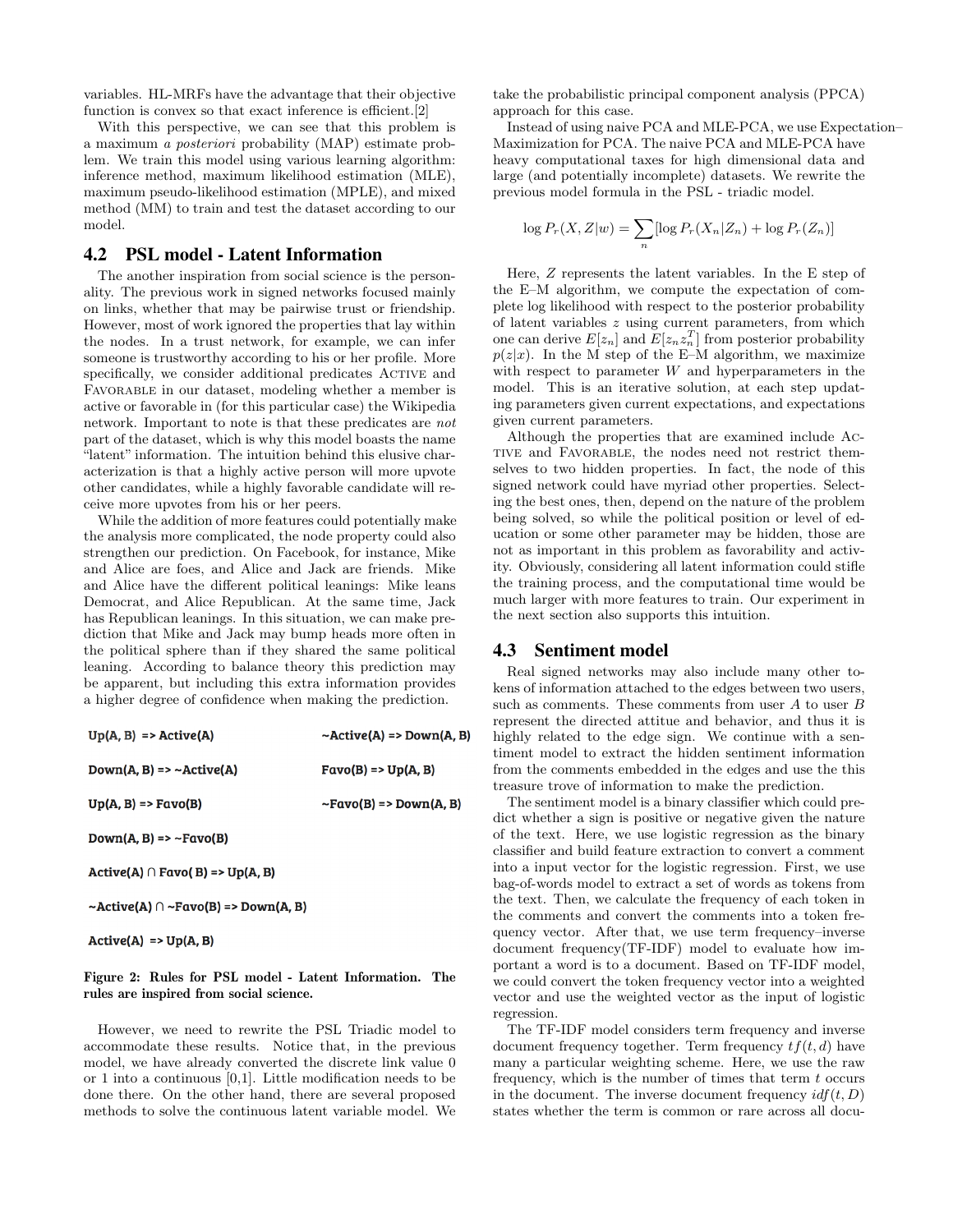ments. The equation is as follows:

$$
idf(t, D) = \log(\frac{N}{|t \in D : t \in d|}),
$$

where N is total number of documents in the corpus  $N =$  $|D|$ .

Then, the TF-IDF is calculated as:

$$
TF-IDF(t, d, D) = tf(t, d) \cdot idf(t, D)
$$

Logistic regression is a common binary logistic model used to estimate the probability of a binary response based on one or more predictor variables. Logistic regression requires a sigmoid function to predict the probability that a given item belongs to the class 1 versus the probability that it belongs to the class 0. The function is

$$
P(y = 1|x) = h_{\theta}(x) = \frac{1}{1 + \exp(-\theta^T x)}
$$

,

and

$$
P(y = 0|x) = 1 - P(y = 1|x) = 1 - h_{\theta}(x).
$$

Our goal is to find appropriate  $\theta$  so that the probability  $P(y = 1|x)$  is large for all x that belongs to class 1 and small for all  $x$  that belongs to class 0. One method of approach is by using a threshold to determine to which class the given  $x$ should belong. To evaluate the prediction, logistic regression uses a cost function to evaluate the effective prediction and then it could update  $\theta$  to minimize the cost function. The cost function is as follows :

$$
J(\theta) = -\sum_{i} (y^{(i)} \log(h_{\theta}(x^{(i)})) + (1 - y^{(i)}) \log(1 - h_{\theta}(x^{(i)}))).
$$

After training the logistic regression classifier with cost function, we obtain the sentiment model and then use the model to predict the sign of edges.

# 5. EVALUTION

## 5.1 Dataset description

The dataset we use is the Wikipedia Requests for Adminship (wiki-RfA). This large dataset was collected by Stanford SNAP Lab and is available at http://snap.stanford. edu/data/wiki-RfA.html. For a Wikipedia editor to become an administrator, a request for adminship (RfA) must be submitted. Any Wikipedia member may cast a supporting, neutral, or opposing vote. Taking all of the users into consideration, this generates a directed, signed network in which nodes represent Wikipedia members and edges represent votes. Particular to this dataset are comments embedded in the edges. A positive comment example would be "a good contributor" or "I've no concern, will make an excellent addition to the admin corps". The comments contains strong sentimental information and thus can be used as evidence to infer the edge sign. The format of the dataset is as follows:

The information we need is SRC, TGT, VOT, TXT.SRC is the user name of source, TGT is user name of target, VOT is the source's vote on the target, and TXT is the comment written by the source. The dataset contains 10,835 nodes and 159,388 edges in total. To build the model using this dataset, we must preprocess the dataset as needed.

First, we eliminate all ambiguous signs, leaving only positive votes and negative votes to get a purely signed network.

Table 1: wiki-RfA Data Format  $K_{\text{ev}}$  Value

| <b>TZEA</b> | v alue                                    |
|-------------|-------------------------------------------|
| SRC         | Guettarda                                 |
| TGT         | Lord Roem                                 |
| VOT         |                                           |
| RES         |                                           |
| YEA         | 2013                                      |
| DAT         | 19:53, 25 January 2013                    |
| TXT         | clueful, and unlikely to break Wikipedia. |
|             |                                           |

To get a map function from user name to a unique ID, we use a getMap function to map their name into a unique ID. Then, we filter some users from the dataset, sampling 500 or 1000 nodes from the whole network to accelerate the computation. (Given the sheer size of this dataset, sampling helps reduce the runtime drastically.) Second, the dataset contains a sign imbalance problem. Our dataset contains a large number of positive votes and a small number of negative votes; in reality, we are more interested in the negative votes since they reveal rich emotional and sentiment information that contravenes any sort of optimism normally found in votes. To make the problem more interesting, we filter part of the positive signs and keep all the negative signs to make sure that there is a steady balance of both. After preprocessing, the dataset could be used as the input of the data pipeline.

## 5.2 Evalution metrics

#### *5.2.1 Evidence ratio*

In our dataset, we only know part of the edge signs of the whole network. To train and test our models, we must partition the data into some for training and some for testing. All the training data is considered as observed data, which implies they don't need to be inferred. The evidence ratio is the ratio of the size of training data to the size of test data. We hope to get better prediction as we increase the size of the training dataset.

#### *5.2.2 Metrics*

In information retrieval, precision is a measure of result relevancy, while recall is a measure of how many truly relevant results are returned. Precision  $(P)$  is defined as the number of true positives  $(T_p)$  over the number of true positives plus the number of false positives  $(F_n)$ :

$$
P = \frac{T_p}{T_p + F_p} \, .
$$

It is a measure of the fraction of true positives over all positively-predicted items.

Recall  $(R)$  is defined as the number of true positives  $(T_p)$ over the number of true positives plus the number of false negatives  $(F_n)$ :

$$
R = \frac{T_p}{T_p + F_n} \, .
$$

Although precision and recall could be used as metrics, by themselves they are too weak to appropriately measure the classifier. Instead, we introduce the Receiver Operating Characteristic (ROC) curve and use area under the curve (AUC) as our final metric. The ROC curve, is a graphical plot that illustrates the performance of a binary classifier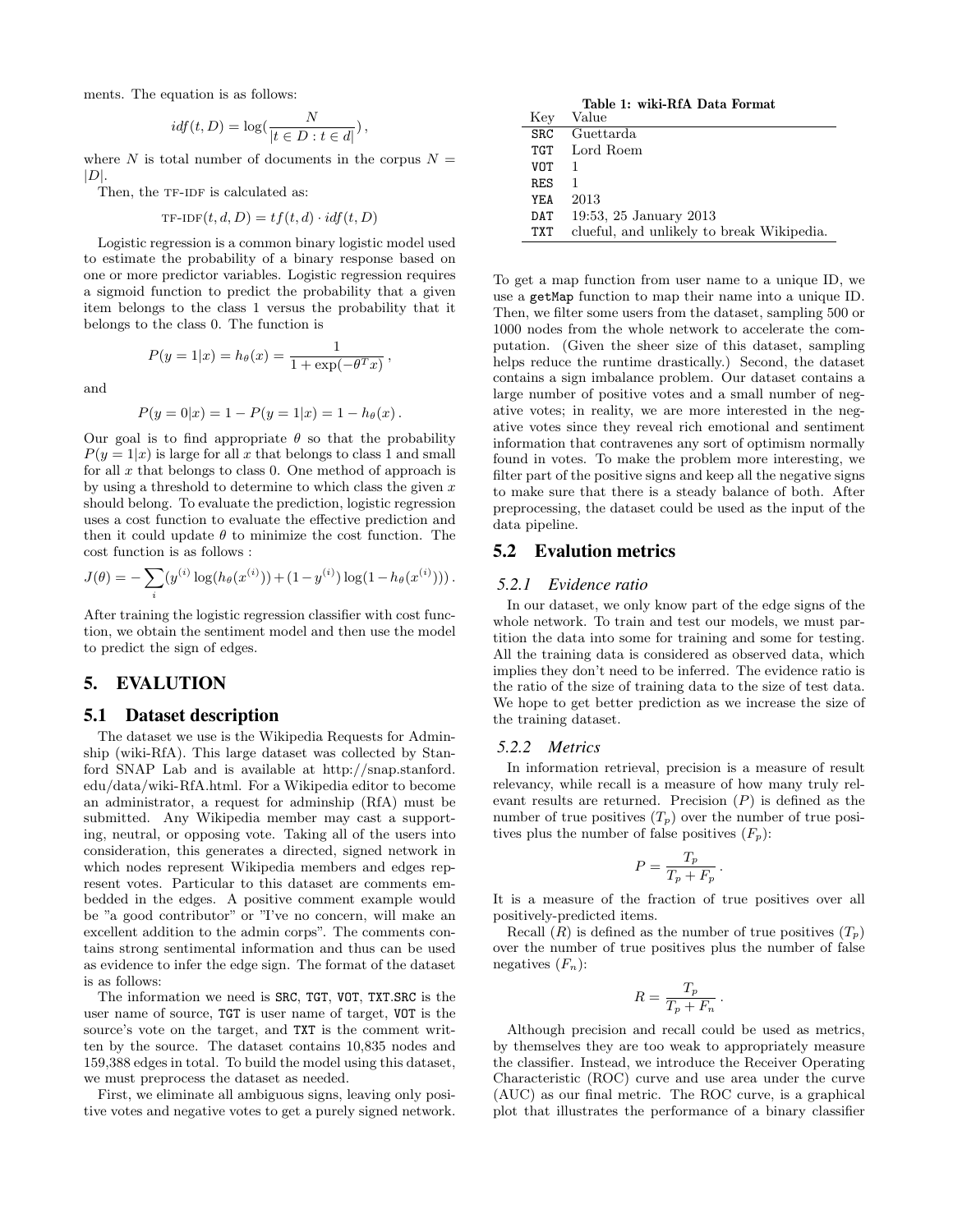system as its discrimination threshold is varied. It uses the true positive rate as the  $y$ -axis and the false positive rate as the x-axis. We denote the area under the ROC curve as AUC/ROC. Importantly, AUC/ROC may ignore the prediction quality of negative edges if they are rare; to remedy this, we introduce the area under the Precision–Recall curve as another metric, we denote it as AUC/negPR.

# 5.3 Model implementation

#### *5.3.1 PSL Model implementation*

Probabilistic soft logic (PSL) is a machine learning framework for development probabilistic models. In PSL, we could define our model using a straightfoward logical syntax and solve them with fast convex optimization. PSL is a logic programming language, so we use the logic to express the statistical relational learning problem. It contains three concepts: Predicate, Atom and Rule. We build our triadic model and latent information model based on different logic rules. The predicate is used to represent a certain relationship or property like  $F$ RIENDS $(A, B)$ . An atom is used to represent random variable like FRIENDS(Steve, Jay). Finally, a rule is used to capture the dependency or constraint like

 $3.0 : \text{FRIENDS}(A, B) \& \text{FRIENDS}(B, C) \rightarrow \text{FRIENDS}(A, C)$ .

The value prefix represents the weight this rule holds, and this value could be tuned from a learning progress.

In the training process, we define  $N$  as the number of folds.  $\boldsymbol{N}$  has two meanings in our training process. First it denotes the number of partitions we split the data. For each time, we use  $N-1$  folds as the training set and use the remaining one fold as the test set. N may also represent the number of times cross validation is used. We train and predict for  $N$  folds and in each fold, we will choose a different fold as test set and the remaining folds as training set. So a larger N means not only our evidence ratio is larger but also our cross validation will take more time. Because of limited time for our project, we only choose the value  $N$  as 3, 6 and 9. The reason of using N folds like that is because we want to make use of our known edges, so we put each known sign either into training set or test set.

#### *5.3.2 Sentiment model implementation*

We used the Python scikit-learn library to build a data pipeline and add logistic regression classifier into the pipeline. scikit-learn already provides a feature\_extraction library. We use CountVectorizer to convert the input text into token frequency vector and then the tf\_vectorizer to convert the token frequency vector into a weighted vector. Next, we split the input dataset into training set and test set using cross\_validation. We trained a logistic regression classifier and used it to predict the test set. After obtaining the probability, we called roc\_auc\_score, average\_precision\_score, two functions from sklearn.metrics, and then we obtained the prediction results like AUC/ROC and AUC/negPR.

## 6. RESULTS

In this section, we demonstrate the prediction quality of different models and compare their performance in different cases.



Figure 3: Prediction accuracy(AUC/posPR) from the Triadic model trained with different estimation methods on small dataset.

As we can see in Figure 3, AUC/posPR could achieve better score as the evidence ratio increases. The PSL model provides three methods of estimation to evaluate the score when we train the PSL model. We find that the Maximum Likelihood Estimation (MLE) function could tune the best parameters for our model in most cases, so we use MLE as our estimation when we train our models.



Figure 4: Prediction accuracy from Triadic model under different AUC metrics on small dataset

In Figure 4, we use several metrics to measure prediction accuracy. As you can see, AUC/negPR shows the worst results. In fact, AUC/negPR is a better indicator that can show the prediction quality of negative signs if the proportion of negative sign is too small. So we mainly focus on this metric, and our Triadic model could achieve 0.4 score: better than the score of a random guess model.

In Figure 5, to improve the AUC/negPR, we sampled the data to add more negative signs and thus minimize the sign imbalance problem. After using sampling method, the AUC/negPR score reached to 0.5: better than the previous result.

In Figure 6, we show the prediction quality of the Sentiment model. As can be seen, the Sentiment model itself is much better as it requires relatively less data to get better results.

In Table 2, we show the results of Latent Information model. This model did not give us any reliably good results.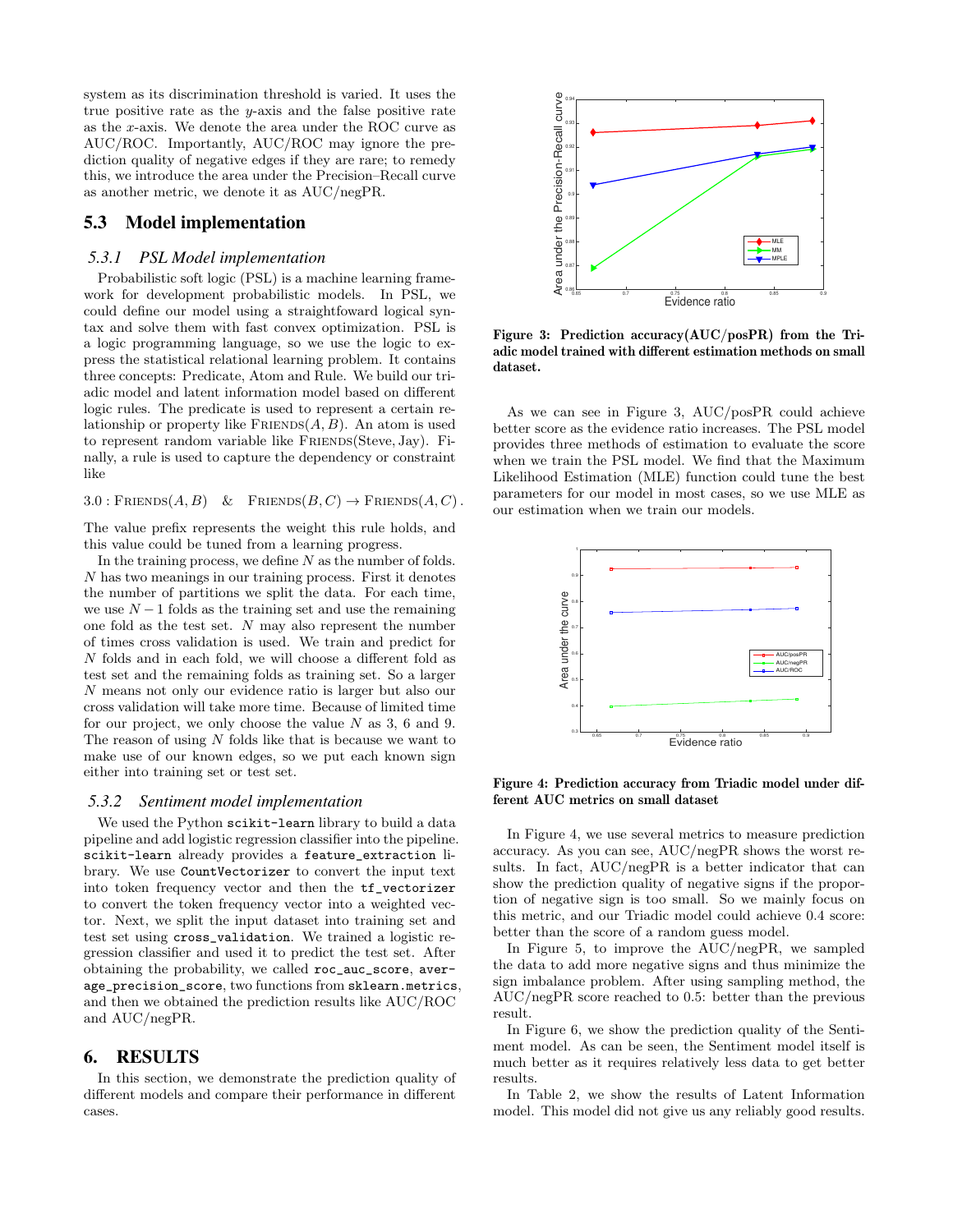

Figure 5: Prediction accuracy from Triadic model under different AUC metrics on sampled dataset



Figure 6: Prediction accuracy(AUC/negPR) from the sentiment model on small dataset and large dataset

|  |  |  |  |                                                                                                                                      | Table 2: Prediction accuracy from the Latent Information |
|--|--|--|--|--------------------------------------------------------------------------------------------------------------------------------------|----------------------------------------------------------|
|  |  |  |  | model under different AUC metrics on small datase                                                                                    |                                                          |
|  |  |  |  | $\mathbf{r}$ , $\mathbf{r}$ , $\mathbf{r}$ , $\mathbf{r}$ , $\mathbf{r}$ , $\mathbf{r}$ , $\mathbf{r}$ , $\mathbf{r}$ , $\mathbf{r}$ |                                                          |

| Latent Information | MLE.        | <b>MPLE</b> |
|--------------------|-------------|-------------|
| AUC/posPR          | 0.833/1.533 | 0.869/1.828 |
| AUC/negPR          | 0.183/2.203 | 0.294/1.548 |
| AUC/ROC            | 0.501/2.951 | 0.605/3.971 |

It appears adding latent information to our Triadic model doesn't improve the predictions, much to our consternation. We consider two reasons that may cause the problem: First, the wiki-RfA data set does not contain strong latent in formation in users' voting, so the latent model just does not work as well as it could have. Second, our training data set is not large enough. Because the Latent Information model needs more relationship information for each pair of users, each user (ideally) should keep a minimum number of neighbors to hold enough latent information that can be learned. While this could have been ameliorated with better sampling, the primary concern was minimizing training time cost, and as such we were unable to provide a large enough training set for our model.

# 7. CONCLUSIONS

In this paper, we proposed three models to solve the sign prediction problem in signed network. First, we present the Tradic model, which inspired by the balance theory from social science. In this model, we created the sixteen different rules according to the structural theory and define two atoms like upvote and downvote. Second, we considered the personality in the signed network as latent information. Therefore we add two additional predicates Active and Favorable and ten new different rules about these two predicates. Third, because the dataset we analyzed has textual context in the form of comments from other votees, we utilized this information and built sentiment model to make predication.

We also compared the performance of Triadic model, Latent Information model and Sentiment model, and we have shown that they are much better than a random-guess model. We find that Sentiment model give us better results though it requires some additional contextual data. We also find that Triadic model could make use of the network information and provides us some useful prediction. These two model may even complement each other in different cases. Although our Latent Information model did not work very well, we believe the model does capture hidden information and could be useful in other cases.

In future work, we may look for a better way to combine the sentiment model into PSL model, which means that we can define several new rules that relies on the implied comment information in the signed networks. The intuition is that by computing the similarity of two Wikipedia member according to their communication content, it adds similarity into PSL model and make the predictions.

#### 8. ACKNOWLEDGMENTS

First, We thank Professor Sun for facilitating our research. Professor Sun gave us lots of valuable suggestions and helped us find an interesting and challenging topic. Also, we should thank to Stanford Network Analysis Project (SNAP), which provides many useful data set. Finally, we also want to thank PSL programmers who are kind to answer our naive questions at Google Groups.

# 9. REFERENCES

[1] S. Bach, B. Huang, B. London, and L. Getoor. Hinge-loss markov random fields: Convex inference for structured prediction. arXiv preprint arXiv:1309.6813, 2013.